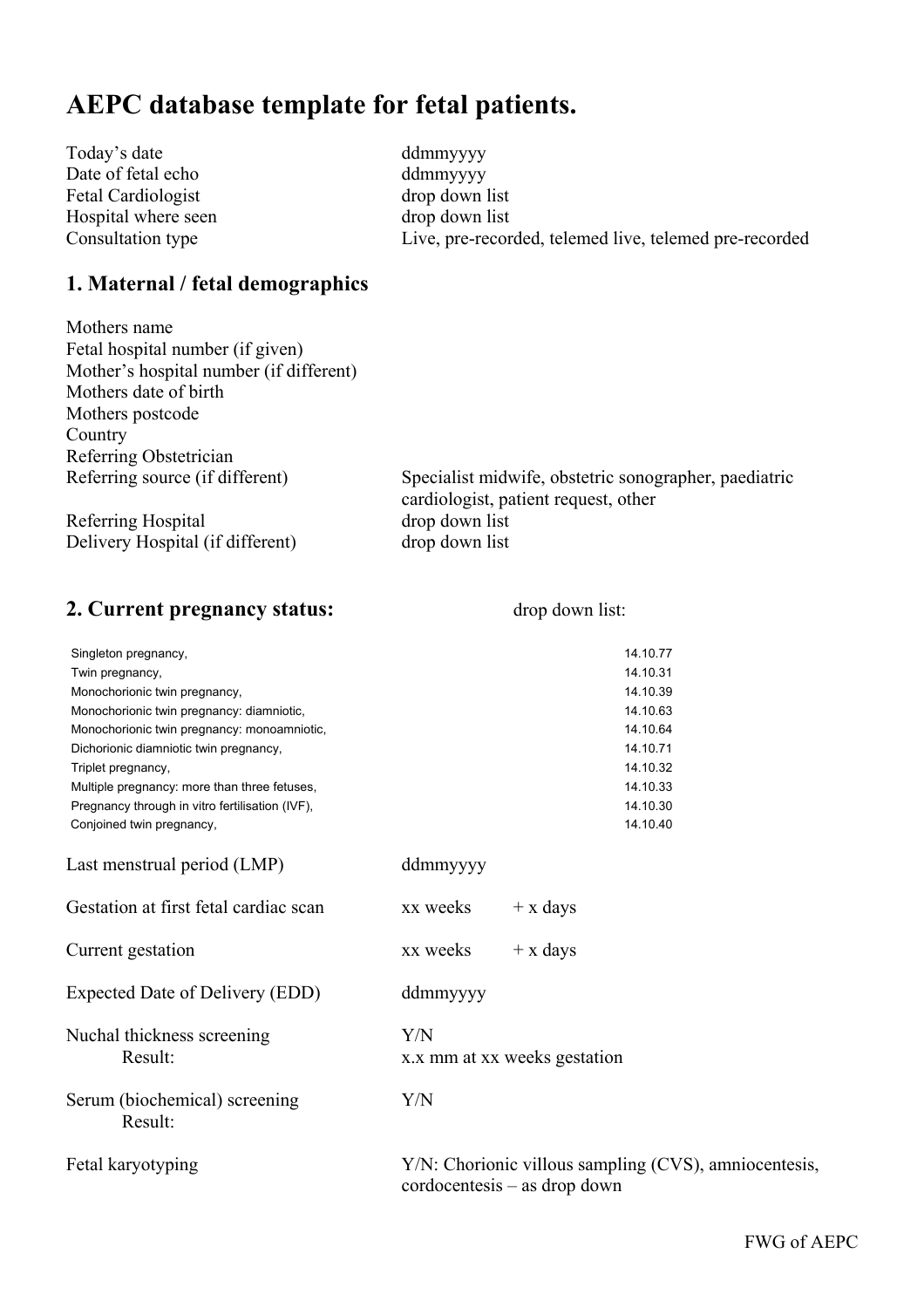## **3. Previous obstetric history** – *could use EPCC drop down lists for each of these for better automation, or free text*

Para / gravida:  $x / x$ 

| 3.1 Previous liveborn children:<br>Child with cardiac anomaly: | $Y/N$ : number & year(s)<br>Y/N/unknown: specify |
|----------------------------------------------------------------|--------------------------------------------------|
| Child with non-cardiac anomaly:                                | Y/N/unknown: specify                             |
| Child with chromosomal anomaly:                                | Y/N/unknown: specify                             |
| 3.2 Previous termination of pregnancy:                         | $Y/N$ : number, gestation & year(s)              |
| Fetus with cardiac anomaly:                                    | Y/N/unknown: specify                             |
| Fetus with non-cardiac anomaly:                                | Y/N/unknown: specify                             |
| Fetus with chromosomal anomaly:                                | Y/N/unknown: specify                             |
| 3.3 Previous miscarriage $(< 24$ weeks):                       | $Y/N$ : number, gestation & year(s)              |
| Fetus with cardiac anomaly:                                    | Y/N/unknown: specify                             |
| Fetus with non-cardiac anomaly:                                | Y/N/unknown: specify                             |
| Fetus with chromosomal anomaly:                                | Y/N/unknown: specify                             |
| 3.4 Previous stillbirth (> 24 weeks):                          | $Y/N$ : number & year(s)                         |
| Child with cardiac anomaly:                                    | Y/N/unknown: specify                             |
| Child with non-cardiac anomaly:                                | Y/N/unknown: specify                             |
| Child with chromosomal anomaly:                                | Y/N/unknown: specify                             |

# **4. Reason for fetal echo screening/ referral.**

## **All as drop down lists:** *(There are EPCC codes for most of these if wanted)*

| <b>4.1 Pregnancy Risk:</b>                    | High risk/Low risk                                                                                                                                                                   |
|-----------------------------------------------|--------------------------------------------------------------------------------------------------------------------------------------------------------------------------------------|
| 4.2 Family history CHD with respect to fetus: |                                                                                                                                                                                      |
|                                               | Y/N: mother, father, sibling, cousin, co-sibling, other<br>Specify abnormality:                                                                                                      |
| <b>4.3 Maternal risk factors</b>              |                                                                                                                                                                                      |
| Maternal disease                              | Y/N: Diabetes (insulin dependent, gestational, non-insulin<br>dependent), epilepsy, phenylketonuria, collagen vascular<br>disease, hereditary disorder, anti Ro/La antibodies, other |
| Maternal drug ingestion                       | Y/N: anti-epileptics, lithium, alcohol, warfarin, other                                                                                                                              |
| Maternal infection                            | Y/N: rubella, toxo, parvovirus, varicella, CMV, other                                                                                                                                |
| Maternal age $> 35$ years                     | Y/N                                                                                                                                                                                  |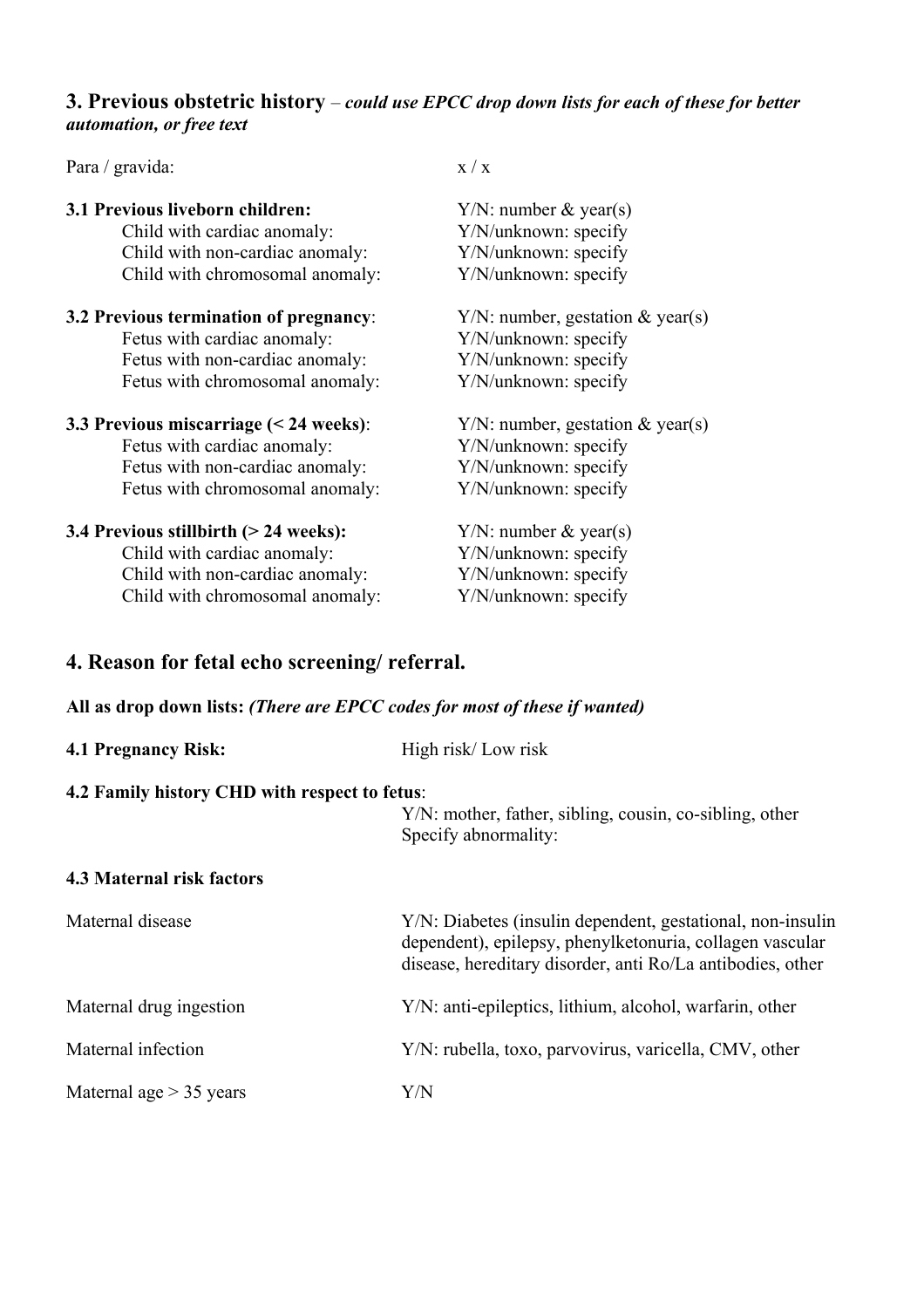## **4.4 Fetal risk factors**

| Multiple pregnancy           | Y/N, Monochorionic twins, conjoined twins, triplets, other                                                                                           |
|------------------------------|------------------------------------------------------------------------------------------------------------------------------------------------------|
| Increased nuchal thickness:  | $Y/N, \leq 3$ mm, 3-6mm, $>6$ mm, unknown                                                                                                            |
| Inadequate fetal echo views: | Y/N: high maternal BMI, adverse fetal lie, oligohydramnios,<br>other                                                                                 |
| Suspected Fetal arrhythmia   | Y/N: Sustained tachycardia, sustained bradycardia, sustained<br>ectopics, non-sustained arrhythmia, Fetal heart rate<br>monitoring (CTG) abnormality |

# **5. Fetal Cardiovascular Findings and Abnormalities**

## **5.1 Normal fetal cardiovascular findings:**

| Fetal cardiac abnormality not detected,                         | 14.10.00 |
|-----------------------------------------------------------------|----------|
| Fetal normal four chamber view,                                 | 14.12.01 |
| Fetal normal great arterial views,                              | 14.12.02 |
| Fetal normal three vessel view.                                 | 14.12.03 |
| Fetal right to left oval foramen flow (normal).                 | 14.12.04 |
| Fetal long axis of heart normal (apex at 45°),                  | 14.12.05 |
| Fetal cardiac size normal: cardiothoracic ratio 0.20-0.35,      | 14.12.06 |
| Fetal arterial Doppler flows normal,                            | 14.11.30 |
| Fetal aortic arch blood flow normal,                            | 14.11.31 |
| Fetal umbilical arterial Doppler flow normal.                   | 14.11.34 |
| Fetal middle cerebral arterial flow normal.                     | 14.11.32 |
| Fetal venous Doppler flows normal,                              | 14.11.60 |
| Fetal venous Doppler flow(s) normal: inferior caval vein (IVC), | 14.11.61 |
| Fetal venous Doppler flow(s) normal: superior caval vein (SVC), | 14.11.62 |
| Fetal venous Doppler flow(s) normal: hepatic vein(s),           | 14.11.63 |
| Fetal venous Doppler flow(s) normal: pulmonary vein(s),         | 14.11.64 |
| Fetal venous Doppler flow(s) normal: umbilical vein,            | 14.11.65 |
| Fetal venous Doppler flow(s) normal: venous duct,               | 14.11.66 |
|                                                                 |          |

## **5.2 Non-specific fetal cardiovascular abnormality Y/N, drop down list:**

| Fetal echocardiographic abnormality,                                   | 14.10.25 |
|------------------------------------------------------------------------|----------|
| Fetal structural heart abnormality,                                    | 14.10.60 |
| Fetal abnormal 4 chamber view,                                         | 14.10.52 |
| Fetal abnormal great arterial view,                                    | 14.10.53 |
| Fetal abnormal three vessel view,                                      | 14.10.92 |
| Fetal unexplained R heart dominance,                                   | 14.10.07 |
| Fetal unexplained L heart dominance,                                   | 14.10.45 |
| Fetal unexplained right atrial dilation,                               | 14.10.48 |
| Fetal restriction of oval foramen,                                     | 14.10.41 |
| Fetal closure of oval foramen,                                         | 14.10.42 |
| Fetal bidirectional oval foramen flow.                                 | 14.10.65 |
| Fetal left to right oval foramen flow,                                 | 14.10.66 |
| Fetal echogenic focus ('golf ball'),                                   | 14.10.08 |
| Fetal long axis of heart deviated to right,                            | 14.10.93 |
| Fetal long axis of heart deviated to left,                             | 14.10.94 |
| Fetal reversal of ductal arch blood flow for gestational age,          | 14.11.44 |
| Fetal reversal of aortic arch blood flow for gestational age,          | 14.11.42 |
| Fetal increased middle cerebral arterial velocity for gestational age, | 14.11.45 |
| Fetal umbilical arterial flow abnormal,                                | 14.11.49 |
| Fetal pericardial effusion,                                            | 14.10.55 |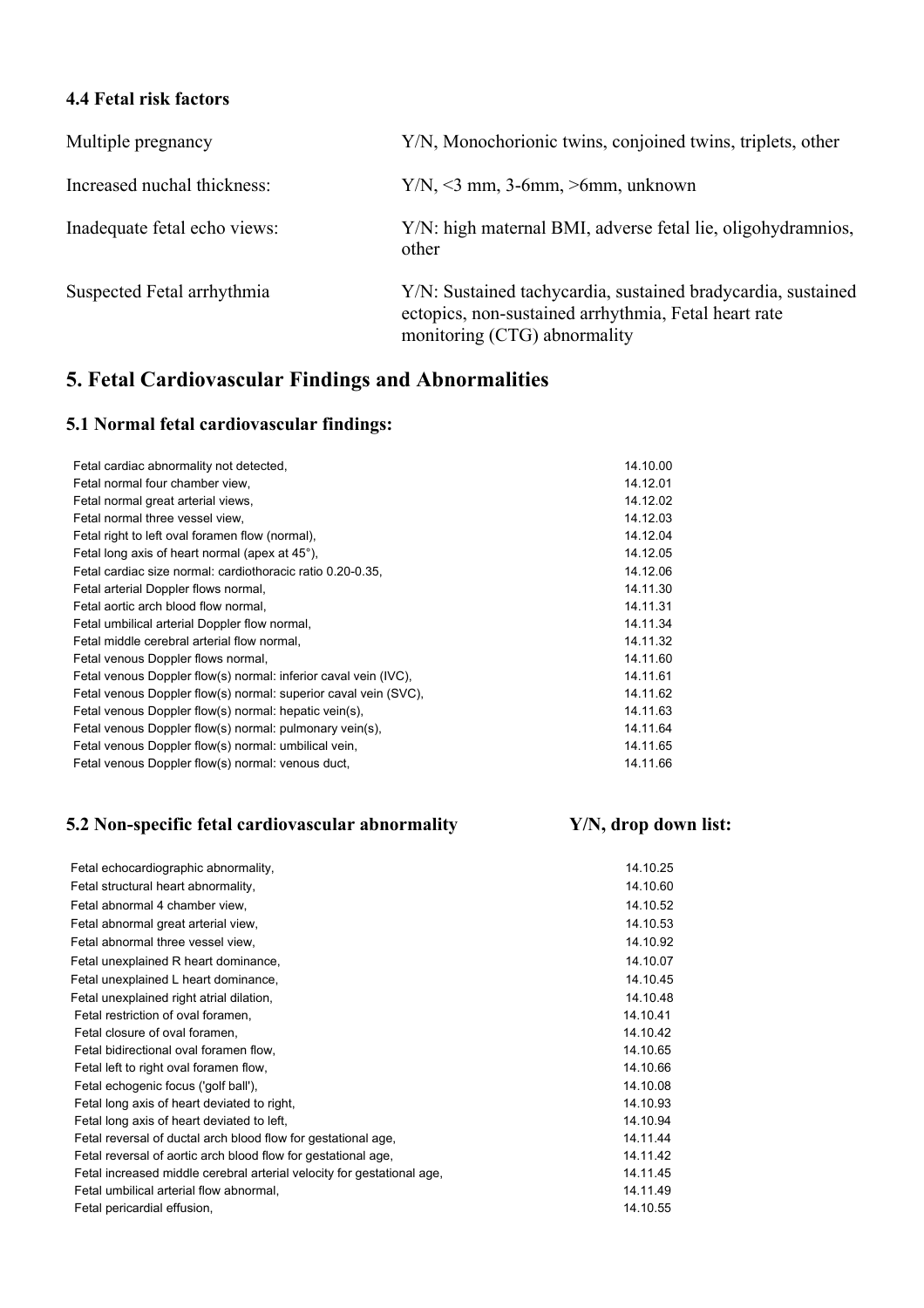## **5.3 Fetal cardiomegaly, heart failure and function Y/N, drop down list:**

| Fetal cardiomegaly,                                        | 14.10.95 |
|------------------------------------------------------------|----------|
| Fetal cardiomegaly: cardiothoracic ratio 0.33-0.50,        | 14.10.96 |
| Fetal cardiomegaly: cardiothoracic ratio > 0.5,            | 14.10.97 |
| Fetal heart failure.                                       | 14.10.98 |
| Fetal heart failure with myocardial hypertrophy,           | 14.11.00 |
| Fetal heart failure due to extracardiac disease            | 14.10.99 |
| Fetal heart failure with redistribution of cardiac output. | 14.11.01 |
| Fetal ventricular dysfunction,                             | 14.11.87 |
| Fetal right ventricular dysfunction.                       | 14.11.88 |
| Fetal left ventricular dysfunction,                        | 14.11.89 |
| Fetal biventricular dysfunction.                           | 14.11.90 |
| Fetal cardiac dysfunction due to noncardiac disease.       | 14.10.44 |

## **5.4 Specific Congenital and 'Acquired' Heart Disease:**

| Main cardiac diagnosis:              | EPCC diagnostic list Short List            |
|--------------------------------------|--------------------------------------------|
| <b>Associated cardiac diagnoses:</b> | EPCC diagnostic list Short List            |
| <b>Fetal arrhythmia:</b>             | Y/N: EPCC arrhythmia section of Short List |

## Fetal cardiomyopathy and tumours: Y/N, drop down list:

| 14.11.80 |
|----------|
| 14.11.81 |
| 14.11.82 |
| 14.11.84 |
| 14.10.09 |
| 14.11.85 |
| 14.11.86 |
| 10.03.40 |
| 10.03.41 |
|          |

## **Other fetal specific cardiovascular abnormality:**

| Fetal pulmonary outflow obstruction due to twin-to-twin transfusion.    | 14.10.43 |
|-------------------------------------------------------------------------|----------|
| Fetal acardia,                                                          | 14.10.23 |
| Fetal pseudo-acardia (non-functional recipient heart in TRAP).          | 14.10.46 |
| Fetal arterial duct narrowing/closure.                                  | 14.10.51 |
| Fetal arterial duct narrowing/ closure due to maternal NSAID ingestion. | 14.10.47 |
| Single umbilical artery,                                                | 09.50.01 |
| Venous duct absent.                                                     | 04.05.05 |
|                                                                         |          |

## **5.5 Fetal Cardiovascular Profile Scores (Huhta)**

| Normal fetal Cardiovascular Profile Score (Huhta),   | 14.13.50 |
|------------------------------------------------------|----------|
| Abnormal fetal Cardiovascular Profile Score (Huhta), | 14.13.51 |
| Fetal Cardiovascular Profile Score (Huhta) = 10,     | 14.13.52 |
| Fetal Cardiovascular Profile Score (Huhta) = 9.      | 14.13.53 |
| Fetal Cardiovascular Profile Score (Huhta) = 8.      | 14.13.54 |
| Fetal Cardiovascular Profile Score (Huhta) = 7.      | 14.13.55 |
| Fetal Cardiovascular Profile Score (Huhta) = 6,      | 14 13 56 |
| Fetal Cardiovascular Profile Score (Huhta) = 5.      | 14.13.57 |
| Fetal Cardiovascular Profile Score (Huhta) = 4.      | 14.13.58 |
| Fetal Cardiovascular Profile Score (Huhta) = 3.      | 14.13.59 |
| Fetal Cardiovascular Profile Score (Huhta) = 2.      | 14.13.60 |
| Fetal Cardiovascular Profile Score (Huhta) = 1.      | 14.13.61 |
| Fetal Cardiovascular Profile Score (Huhta) = 0.      | 14.13.62 |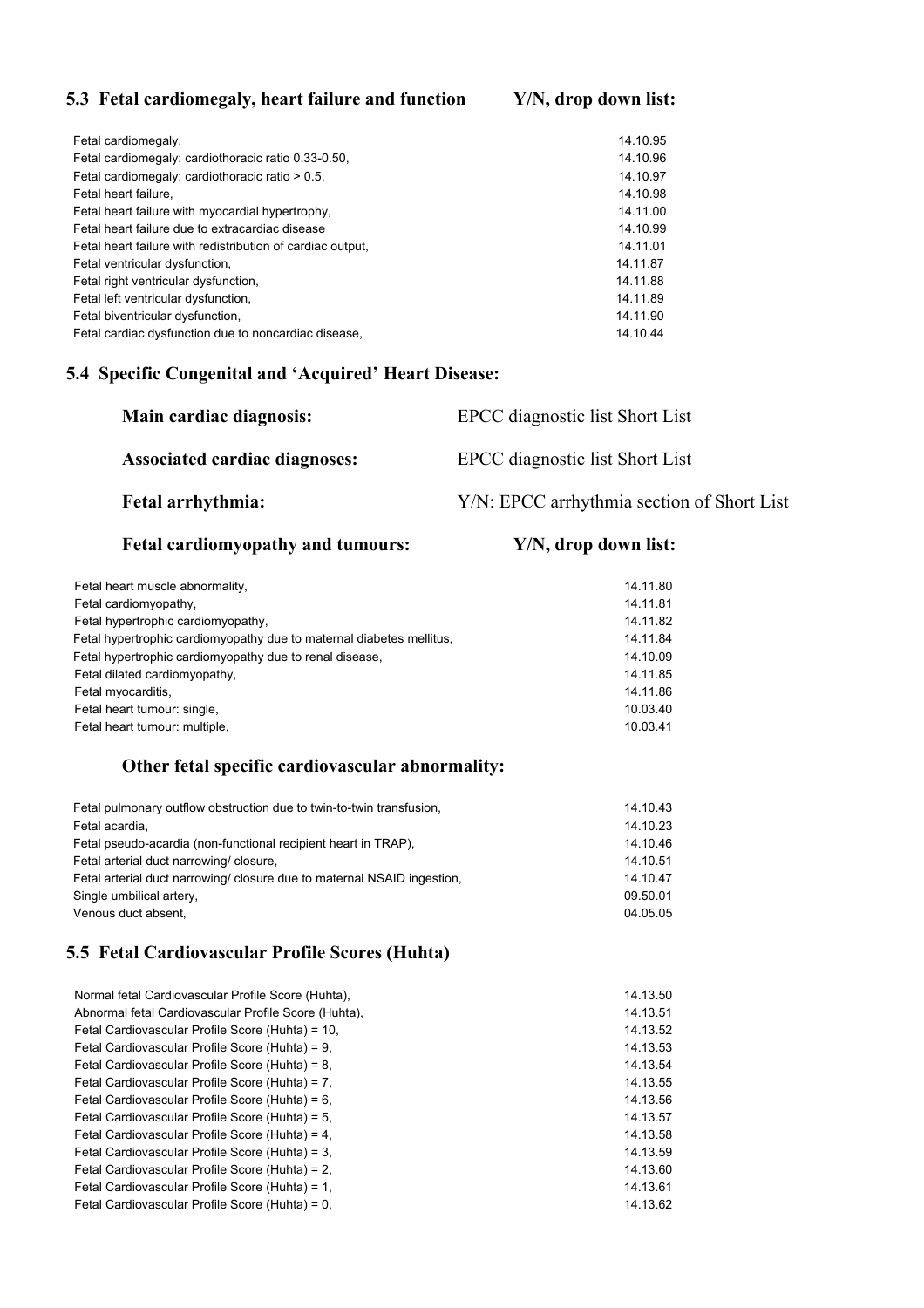## **5.6 Abnormal fetal venous Doppler flows Y/N, drop down list:**

| Fetal venous Doppler flow(s) abnormal for gestational age,                            | 14.10.26 |
|---------------------------------------------------------------------------------------|----------|
| Fetal venous Doppler flow(s) abnormal in Intrauterine Growth Restriction (IUGR).      | 14.11.70 |
| Fetal venous Doppler flow(s) abnormal for gestational age: inferior caval vein (IVC), | 14.11.71 |
| Fetal venous Doppler flow(s) abnormal for gestational age: superior caval vein (SVC), | 14.11.72 |
| Fetal venous Doppler flow(s) abnormal for gestational age: hepatic vein(s),           | 14.11.73 |
| Fetal venous Doppler flow(s) abnormal for gestational age: pulmonary vein(s),         | 14 11 74 |
| Fetal venous Doppler flow(s) abnormal for gestational age: umbilical vein.            | 14.11.76 |
| Fetal venous Doppler flow(s) abnormal for gestational age: venous duct,               | 14.11.77 |
| Fetal venous Doppler flow(s) abnormal for gestational age: portal vein.               | 14.11.78 |
|                                                                                       |          |

## **6. Fetal Non-Cardiovascular Findings and Abnormalities**

## **6.1 Fetal Fluid Retention and Hydrops Y/N, drop down list:**

| Fetal fluid retention.                 | 14.12.20 |
|----------------------------------------|----------|
| Fetal fluid retention: 1 compartment,  | 14.12.21 |
| Fetal fluid retention: 2 compartments, | 14.12.22 |
| Fetal skin oedema,                     | 14.12.23 |
| Fetal pleural effusion,                | 14.12.24 |
| Fetal ascites,                         | 14.12.25 |
| Fetal hydrops,                         | 14.10.02 |
| Non-immune fetal hydrops,              | 14.10.03 |
| Immune fetal hydrops,                  | 14.10.04 |
| Fetal hydrops not present.             | 14.12.26 |

## **6.2 Fetal extracardiac abnormality: Y/N – drop down list (tick as may as relevant):**

| Fetal abnormality                                       | 14.10.01 |
|---------------------------------------------------------|----------|
| Omphalocoele,                                           | 14.03.10 |
| Multiple congenital malformations,                      | 14.06.01 |
| Duodenal stenosis/atresia,                              | 14.03.11 |
| Diaphragmatic hernia,                                   | 14.03.07 |
| Tracheo-oesophageal fistula,                            | 14.03.08 |
| Anorectal anomaly,                                      | 14.03.14 |
| Fetal hyperechogenic bowel,                             | 14.10.15 |
| Fetal mediastinal shift to right,                       | 14.10.49 |
| Fetal mediastinal shift to left,                        | 14.10.50 |
| Cystic congenital adenomatous malformation of the lung, | 14.03.41 |
| Cystic hygroma,                                         | 14.03.27 |
| Fetal choroid plexus cysts,                             | 14.10.16 |
| Fetal anaemia,                                          | 14.10.17 |
| Renal abnormality,                                      | 14.03.23 |
| Club foot (talipes),                                    | 14.04.03 |
| Skeletal abnormality,                                   | 14.04.01 |
| Cleft lip / palate,                                     | 14.04.12 |
| Cerebral anomaly,                                       | 14.03.91 |
| Arteriovenous fistula.                                  | 09.19.01 |

## **6.3 Fetal chromosomal abnormality Y/N – drop down list:**

| Chromosomal anomaly,            |                 | 14.01.01 |
|---------------------------------|-----------------|----------|
| Trisomy 21 - Down's syndrome,   |                 | 14.01.02 |
| Trisomy 18 - Edwards' syndrome, |                 | 14.01.03 |
| Trisomy 13 - Patau's syndrome,  |                 | 14.01.04 |
| 45X0 - Turner's syndrome,       |                 | 14.01.05 |
| 22q11 microdeletion - CATCH 22, |                 | 14.01.21 |
| Other fetal soft marker         | (Free text box) |          |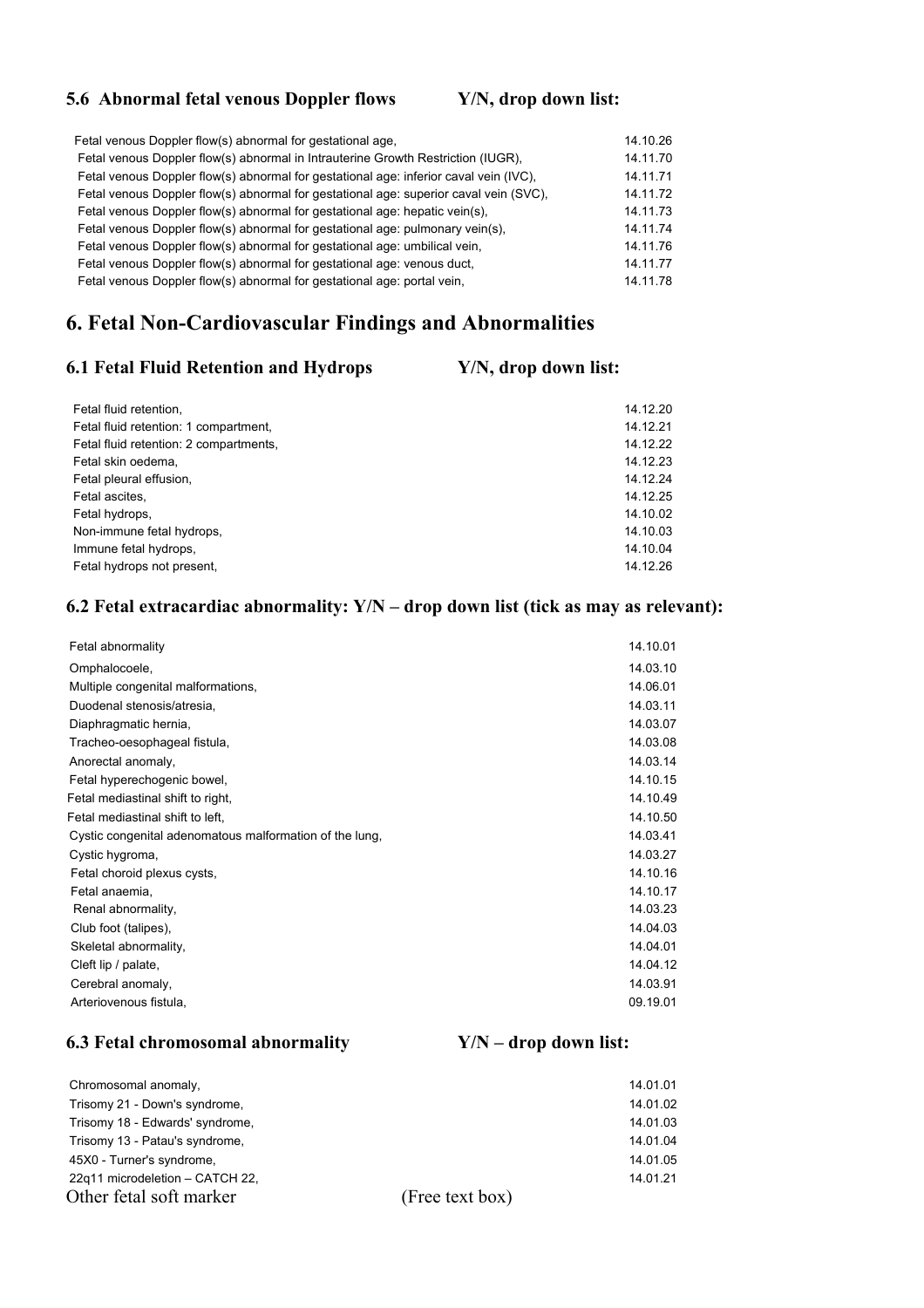# **7. Fetal status and general abnormality**

| Normal fetal status,                              | 14.10.70 |
|---------------------------------------------------|----------|
| Intrauterine growth restriction (retardation).    | 14.10.34 |
| Fetal heart rate monitoring (CTG) abnormality,    | 14.10.62 |
| Twin-to-twin transfusion syndrome,                | 14.10.11 |
| Twin reversed arterial perfusion (TRAP) sequence, | 14.10.67 |

# **8. Quality of fetal echo study:**

| Satisfactory fetal cardiac images,                                    | 13.01.89 |
|-----------------------------------------------------------------------|----------|
| Inadequate fetal cardiac images.                                      | 13.01.90 |
| Inadequate fetal cardiac images due to adverse fetal lie.             | 13.01.91 |
| Inadequate fetal cardiac images due to high maternal body mass index, | 13.01.92 |
| Inadequate fetal cardiac images due to oligohydramnios.               | 13.01.93 |

# **9. Subsequent management and findings during current pregnancy**

| 9.1 Karyotype undertaken                           | Already performed, Y, N, declined |  |
|----------------------------------------------------|-----------------------------------|--|
| 9.2 In utero fetal cardiac changes                 | $Y/N -$ drop down list:           |  |
| Fetal progression of RV outflow tract obstruction, | 14.10.27                          |  |
| Fetal progression of LV outflow tract obstruction, | 14.10.28                          |  |
| Fetal failure of right ventricular growth,         | 14.10.90                          |  |
| Fetal failure of left ventricular growth,          | 14.10.91                          |  |
|                                                    |                                   |  |

## **9.3 Abnormal fetal arterial and venous Doppler flows: insert tables as above**

| 9.4 Follow-up arrangements:           | None, Repeat fetal echo, Postnatal cardiac assessment        |
|---------------------------------------|--------------------------------------------------------------|
| 9.5 Fetal well being during pregnancy | Normal, Small for gestational age, Large for gestational age |
| 9.6 Amniotic Fluid volume             | Normal, oligohydramnios, polyhydramnios                      |

## **10. In utero intervention**: **Y/N/offered/declined – drop down list:**

| Fetal transluminal catheter procedure,                           | 12.45.70 |
|------------------------------------------------------------------|----------|
| Fetal pulmonary valvotomy,                                       | 12.45.78 |
| Fetal balloon pulmonary valvotomy,                               | 12.45.71 |
| Fetal pulmonary valvar perforation & balloon dilation,           | 12.45.72 |
| Fetal aortic valvotomy,                                          | 12.45.79 |
| Fetal balloon aortic valvotomy,                                  | 12.45.73 |
| Fetal aortic valvar perforation & balloon dilation,              | 12.45.74 |
| Fetal pericardiocentesis - transcatheter,                        | 12.45.75 |
| Fetal balloon atrial septostomy,                                 | 12.45.76 |
| Fetal atrial septal perforation & balloon septostomy,            | 12.45.77 |
| Fetal atrial septal perforation with laser & balloon septostomy, | 12.45.78 |
| Fetal balloon atrial septostomy with stent implantation,         | 12.45.79 |
| Percutaneous transamniotic approach,                             | 12.41.10 |
| Open transamniotic approach,                                     | 12.41.11 |
|                                                                  |          |